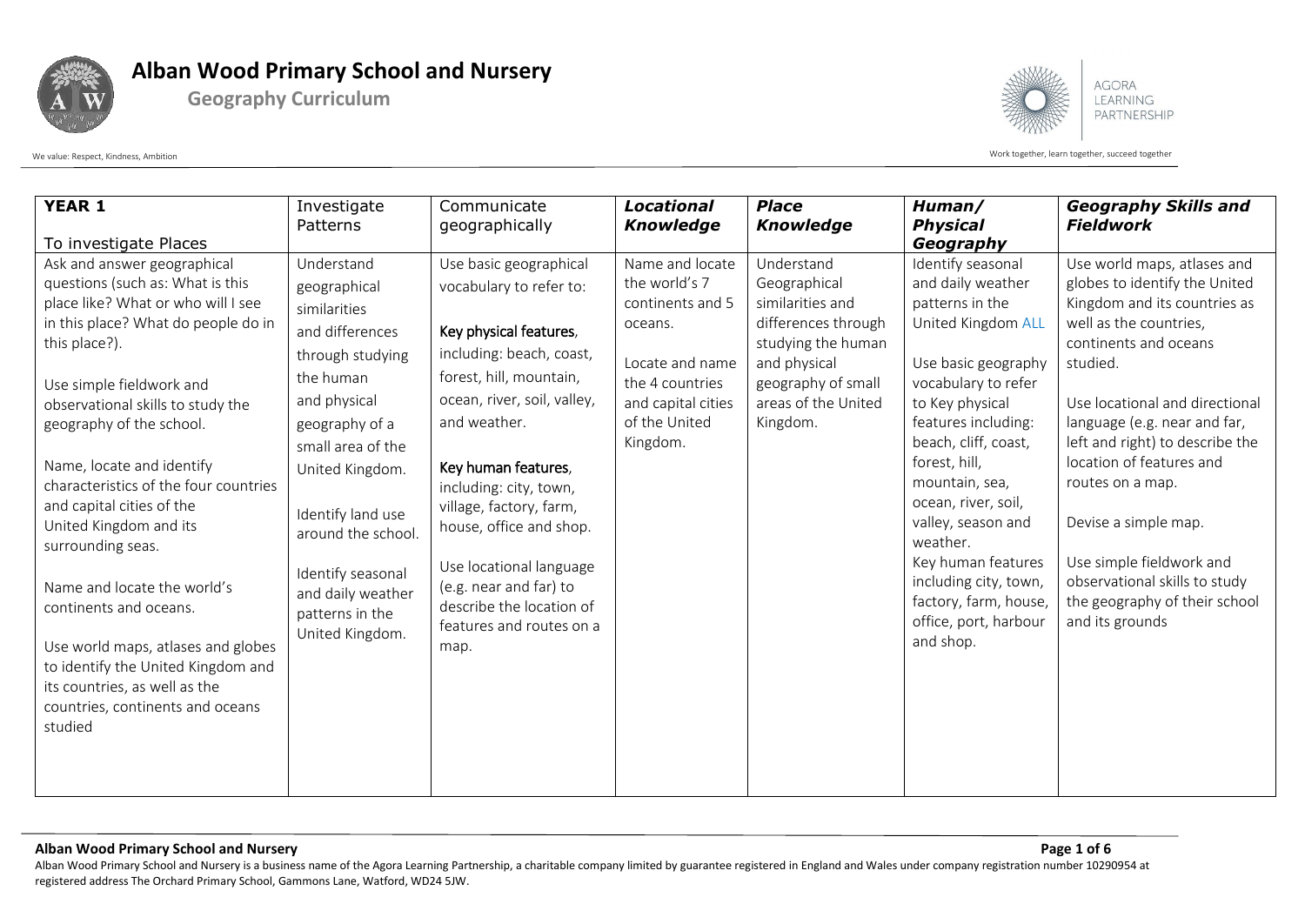



**AGORA** LEARNING PARTNERSHIP

Work together, learn together, succeed together exerced together acceed together and the Work together, learn together, succeed together

| <b>Physical</b><br><b>Fieldwork</b><br>Patterns<br>geographically<br><b>Knowledge</b><br><b>Knowledg</b><br>To investigate Places<br>Geography<br>е<br>Ask and answer geographical questions (such<br>Identify the<br>Use basic geographical<br>Name and<br>Understand<br>Use basic geography<br>Use world maps, atlases and<br>as: What is this place like? What or who will I<br>location of hot<br>locate the<br>vocabulary to refer to<br>globes to identify the United<br>vocabulary to refer to:<br>geographical<br>world's 7<br>see in this place? What do people do in this<br>and cold areas of<br>Key physical features<br>Kingdom and its countries as<br>similarities<br>the world in<br>including: beach, cliff,<br>well as the countries,<br>place?).<br>continents and<br>Key physical features,<br>and differenc<br>relation to the<br>continents and oceans<br>5 oceans.<br>coast, sea, ocean,<br>including: beach, coast,<br>es through | <b>YEAR 2</b><br>Investigate                  |
|-----------------------------------------------------------------------------------------------------------------------------------------------------------------------------------------------------------------------------------------------------------------------------------------------------------------------------------------------------------------------------------------------------------------------------------------------------------------------------------------------------------------------------------------------------------------------------------------------------------------------------------------------------------------------------------------------------------------------------------------------------------------------------------------------------------------------------------------------------------------------------------------------------------------------------------------------------------|-----------------------------------------------|
|                                                                                                                                                                                                                                                                                                                                                                                                                                                                                                                                                                                                                                                                                                                                                                                                                                                                                                                                                           |                                               |
|                                                                                                                                                                                                                                                                                                                                                                                                                                                                                                                                                                                                                                                                                                                                                                                                                                                                                                                                                           |                                               |
|                                                                                                                                                                                                                                                                                                                                                                                                                                                                                                                                                                                                                                                                                                                                                                                                                                                                                                                                                           |                                               |
|                                                                                                                                                                                                                                                                                                                                                                                                                                                                                                                                                                                                                                                                                                                                                                                                                                                                                                                                                           |                                               |
|                                                                                                                                                                                                                                                                                                                                                                                                                                                                                                                                                                                                                                                                                                                                                                                                                                                                                                                                                           |                                               |
|                                                                                                                                                                                                                                                                                                                                                                                                                                                                                                                                                                                                                                                                                                                                                                                                                                                                                                                                                           |                                               |
|                                                                                                                                                                                                                                                                                                                                                                                                                                                                                                                                                                                                                                                                                                                                                                                                                                                                                                                                                           |                                               |
| studied.<br>Equator and the<br>vegetation,.                                                                                                                                                                                                                                                                                                                                                                                                                                                                                                                                                                                                                                                                                                                                                                                                                                                                                                               | Use simple fieldwork and observational skills |
| ocean, vegetation<br>studying the<br>North and South<br>Key human features<br>Name, locate<br>to study the geography of the school and the                                                                                                                                                                                                                                                                                                                                                                                                                                                                                                                                                                                                                                                                                                                                                                                                                |                                               |
| human<br>and identify<br>including city, town,<br>Poles.<br>Use simple compass<br>key human and physical features of its                                                                                                                                                                                                                                                                                                                                                                                                                                                                                                                                                                                                                                                                                                                                                                                                                                  |                                               |
| key human features,<br>characteristics<br>directions (north, south, east<br>and physical<br>surrounding environment.                                                                                                                                                                                                                                                                                                                                                                                                                                                                                                                                                                                                                                                                                                                                                                                                                                      |                                               |
| including: city, town,<br>of the 4<br>Identify the location<br>and west) to describe the<br>Understand<br>geography of                                                                                                                                                                                                                                                                                                                                                                                                                                                                                                                                                                                                                                                                                                                                                                                                                                    |                                               |
| village,.<br>of hot and cold areas<br>location of features and<br>countries and<br>Name, locate and identify characteristics of<br>geographical<br>a small area                                                                                                                                                                                                                                                                                                                                                                                                                                                                                                                                                                                                                                                                                                                                                                                           |                                               |
| of the world in<br>capital cities of<br>routes on a map.<br>the four countries and capital cities of the<br>similarities<br>of the                                                                                                                                                                                                                                                                                                                                                                                                                                                                                                                                                                                                                                                                                                                                                                                                                        |                                               |
| the United<br>relation to the<br>Use compass directions<br>United Kingdom and its surrounding seas.<br>and differences<br>United Kingdo                                                                                                                                                                                                                                                                                                                                                                                                                                                                                                                                                                                                                                                                                                                                                                                                                   |                                               |
| Equator and the North<br>(north, south, east<br>Kingdom and<br>Use aerial photograph sand<br>Name and locate the world's continents<br>through studying<br>m and of a                                                                                                                                                                                                                                                                                                                                                                                                                                                                                                                                                                                                                                                                                                                                                                                     |                                               |
| and South Poles<br>and west) to describe the<br>plan perspectives to<br>its surrounding<br>and oceans.<br>the human                                                                                                                                                                                                                                                                                                                                                                                                                                                                                                                                                                                                                                                                                                                                                                                                                                       |                                               |
| contrasting<br>recognise landmark and<br>location of features and<br>areas.                                                                                                                                                                                                                                                                                                                                                                                                                                                                                                                                                                                                                                                                                                                                                                                                                                                                               |                                               |
| basic human and physical<br>and physical<br>routes on a map.<br>non-<br>Use aerial images and plan perspectives                                                                                                                                                                                                                                                                                                                                                                                                                                                                                                                                                                                                                                                                                                                                                                                                                                           |                                               |
| features.<br>geography of a<br>to recognise landmarks and basic physical<br>European                                                                                                                                                                                                                                                                                                                                                                                                                                                                                                                                                                                                                                                                                                                                                                                                                                                                      |                                               |
| Devise a simple map and use<br>Devise a simple map; and<br>features.<br>small area of the<br>country.                                                                                                                                                                                                                                                                                                                                                                                                                                                                                                                                                                                                                                                                                                                                                                                                                                                     |                                               |
| and construct basic symbols<br>use and construct basic<br>United Kingdom                                                                                                                                                                                                                                                                                                                                                                                                                                                                                                                                                                                                                                                                                                                                                                                                                                                                                  |                                               |
| on a key.<br>symbols in a key. Use<br>Identify the key features of a location in order<br>and of a                                                                                                                                                                                                                                                                                                                                                                                                                                                                                                                                                                                                                                                                                                                                                                                                                                                        |                                               |
| Use simple fieldwork and<br>simple grid references<br>to say whether it is a city, town, village,<br>contrasting non-                                                                                                                                                                                                                                                                                                                                                                                                                                                                                                                                                                                                                                                                                                                                                                                                                                     |                                               |
| observational skills to study<br>$(A1, B1)$ .<br>coastal or rural area . Use world maps, atlases<br>European                                                                                                                                                                                                                                                                                                                                                                                                                                                                                                                                                                                                                                                                                                                                                                                                                                              |                                               |
| the Geography of their<br>and globes to identify the United Kingdom<br>school and its grounds and                                                                                                                                                                                                                                                                                                                                                                                                                                                                                                                                                                                                                                                                                                                                                                                                                                                         |                                               |
| country.<br>and its countries, as well as the countries,                                                                                                                                                                                                                                                                                                                                                                                                                                                                                                                                                                                                                                                                                                                                                                                                                                                                                                  |                                               |
| the key human and physical<br>continents and oceans studied<br>features of its surrounding                                                                                                                                                                                                                                                                                                                                                                                                                                                                                                                                                                                                                                                                                                                                                                                                                                                                |                                               |
| environment.                                                                                                                                                                                                                                                                                                                                                                                                                                                                                                                                                                                                                                                                                                                                                                                                                                                                                                                                              |                                               |

#### **Alban Wood Primary School and Nursery Page 2 of 6**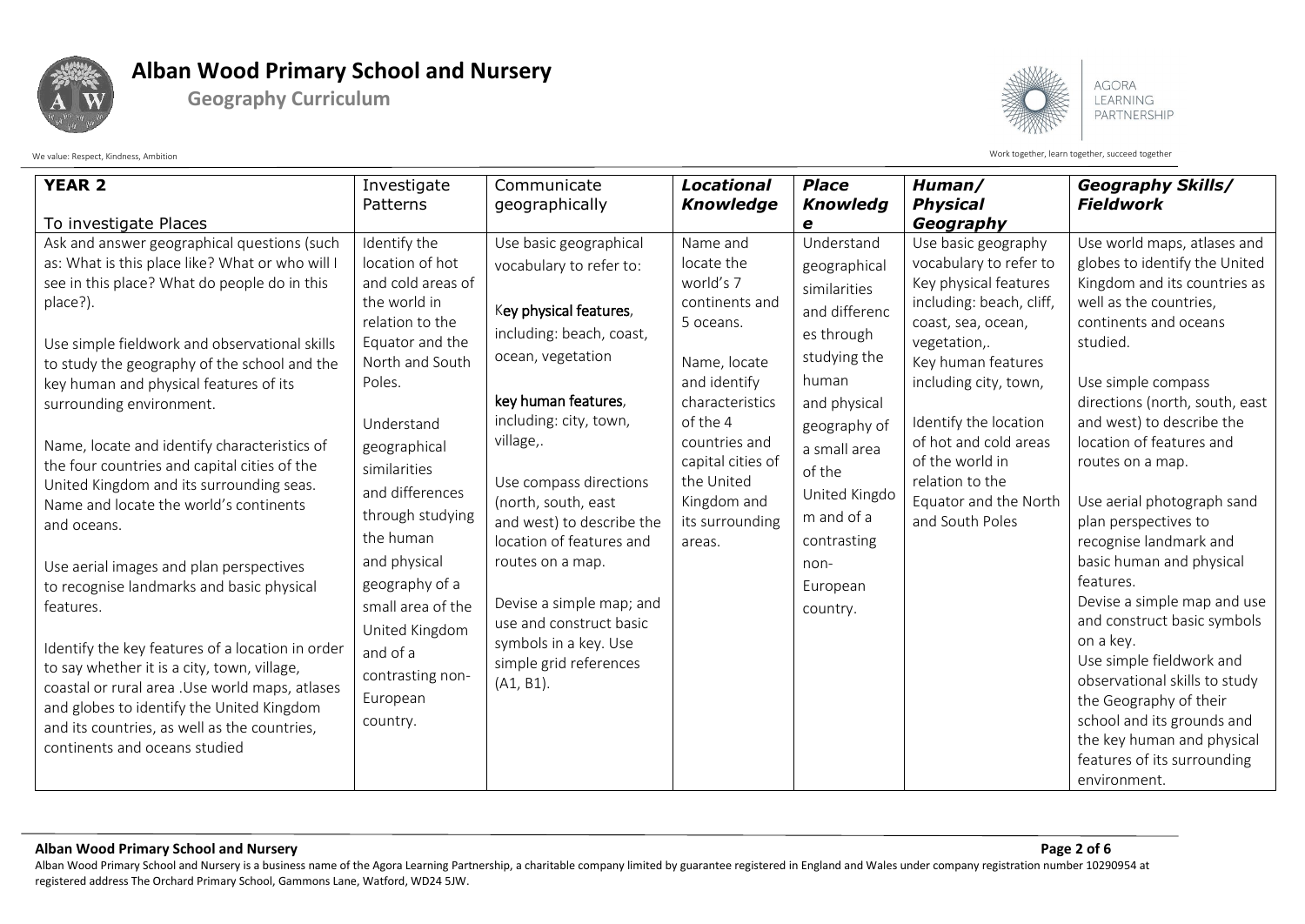



**AGORA** LEARNING PARTNERSHIP

Work together, learn together, succeed together exerced together acceed together and the Work together, learn together, succeed together

| <b>YEAR 3</b>                                                                                                                                                                                                                                                                                                                                                                                                                                                                                                                                                                                                                                                                                                                                                                                                                              | Investigate<br>Patterns                                                                                                                                                               | Communicate<br>geographically                                                                                                                                                                                                                               | <b>Locational</b><br><b>Knowledge</b>                                                                                                                                                                                                                                                                                                                                                                                                                                        | <b>Place</b><br><b>Knowledge</b>                                                                                                                                     | <b>Human</b> and<br><b>Physical</b>                                                                                                                                                                                             | <b>Geography Skills</b><br>and Fieldwork                                                                                                                                                                                                                                                                                                                                                                                                                      |
|--------------------------------------------------------------------------------------------------------------------------------------------------------------------------------------------------------------------------------------------------------------------------------------------------------------------------------------------------------------------------------------------------------------------------------------------------------------------------------------------------------------------------------------------------------------------------------------------------------------------------------------------------------------------------------------------------------------------------------------------------------------------------------------------------------------------------------------------|---------------------------------------------------------------------------------------------------------------------------------------------------------------------------------------|-------------------------------------------------------------------------------------------------------------------------------------------------------------------------------------------------------------------------------------------------------------|------------------------------------------------------------------------------------------------------------------------------------------------------------------------------------------------------------------------------------------------------------------------------------------------------------------------------------------------------------------------------------------------------------------------------------------------------------------------------|----------------------------------------------------------------------------------------------------------------------------------------------------------------------|---------------------------------------------------------------------------------------------------------------------------------------------------------------------------------------------------------------------------------|---------------------------------------------------------------------------------------------------------------------------------------------------------------------------------------------------------------------------------------------------------------------------------------------------------------------------------------------------------------------------------------------------------------------------------------------------------------|
|                                                                                                                                                                                                                                                                                                                                                                                                                                                                                                                                                                                                                                                                                                                                                                                                                                            |                                                                                                                                                                                       |                                                                                                                                                                                                                                                             |                                                                                                                                                                                                                                                                                                                                                                                                                                                                              |                                                                                                                                                                      |                                                                                                                                                                                                                                 |                                                                                                                                                                                                                                                                                                                                                                                                                                                               |
| To investigate Places<br>Ask and answer geographical questions<br>about the physical and human<br>characteristics of a location.<br>Explain own views about locations, giving<br>reasons.<br>Use maps, atlases and globes to locate<br>countries and describe features. Use a<br>range of resources to identify the<br>key physical and human features of a<br>location.<br>Name and locate counties and cities of the<br>United Kingdom, geographical regions and<br>their identifying human and physical<br>characteristics, including hills, mountains,<br>cities, rivers, key topographical features<br>and land-use patterns and understand<br>how some of these aspects have changed<br>over time.<br>Use fieldwork to observe and record the<br>human and physical features in the local<br>area using a range of methods including | Describe<br>geographical<br>similarities and<br>differences bet<br>ween<br>countries.<br>Name and<br>locate the<br>Equator,<br>Northern Hemi<br>sphere and<br>Southern<br>Hemisphere. | Describe key aspects<br>of:<br>physical geography,<br>including: rivers,<br>volcanoes.<br>human geography,<br>including:<br>settlements.<br>Use four-figure grid<br>references, symbols<br>and key to<br>communicate knowl<br>edge of the United<br>Kingdom | Name and locate<br>counties and cities of<br>the United Kingdom,<br>geographical regions<br>and their identifying<br>human and physical<br>characteristics, key<br>topographical features<br>(including hills,<br>mountains, coasts and<br>rivers), and land-use<br>patterns.<br>Identify the Prime/<br>Greenwich Meridian<br>and time zones<br>(including day and<br>night).<br>Identify the position of<br>the Equator, Northern<br>Hemisphere and<br>Southern Hemisphere. | Understand<br>geographical<br>similarities and<br>differences through<br>the study of human<br>and physical<br>geography of two<br>regions of the United<br>Kingdom. | Geography<br>Describe and<br>understand key<br>aspects of physical<br>geography,<br>including: rivers,<br>volcanoes.<br>Describe and<br>understand<br>human<br>geography,<br>including: types of<br>settlement and<br>land use. | Use fieldwork to<br>observe, measure<br>record and present the<br>human and physical<br>features in the local<br>area using a range of<br>methods, including<br>sketch maps, plans and<br>graphs.<br>use maps, atlases, and<br>globes to locate<br>countries and describe<br>features studied<br>Use 4- figure grid<br>references, symbols<br>and key (including the<br>use of Ordnance<br>Survey maps) to build<br>their knowledge of the<br>United Kingdom. |
| sketch maps, plans and graphs.                                                                                                                                                                                                                                                                                                                                                                                                                                                                                                                                                                                                                                                                                                                                                                                                             |                                                                                                                                                                                       |                                                                                                                                                                                                                                                             |                                                                                                                                                                                                                                                                                                                                                                                                                                                                              |                                                                                                                                                                      |                                                                                                                                                                                                                                 |                                                                                                                                                                                                                                                                                                                                                                                                                                                               |

### **Alban Wood Primary School and Nursery Page 3 of 6**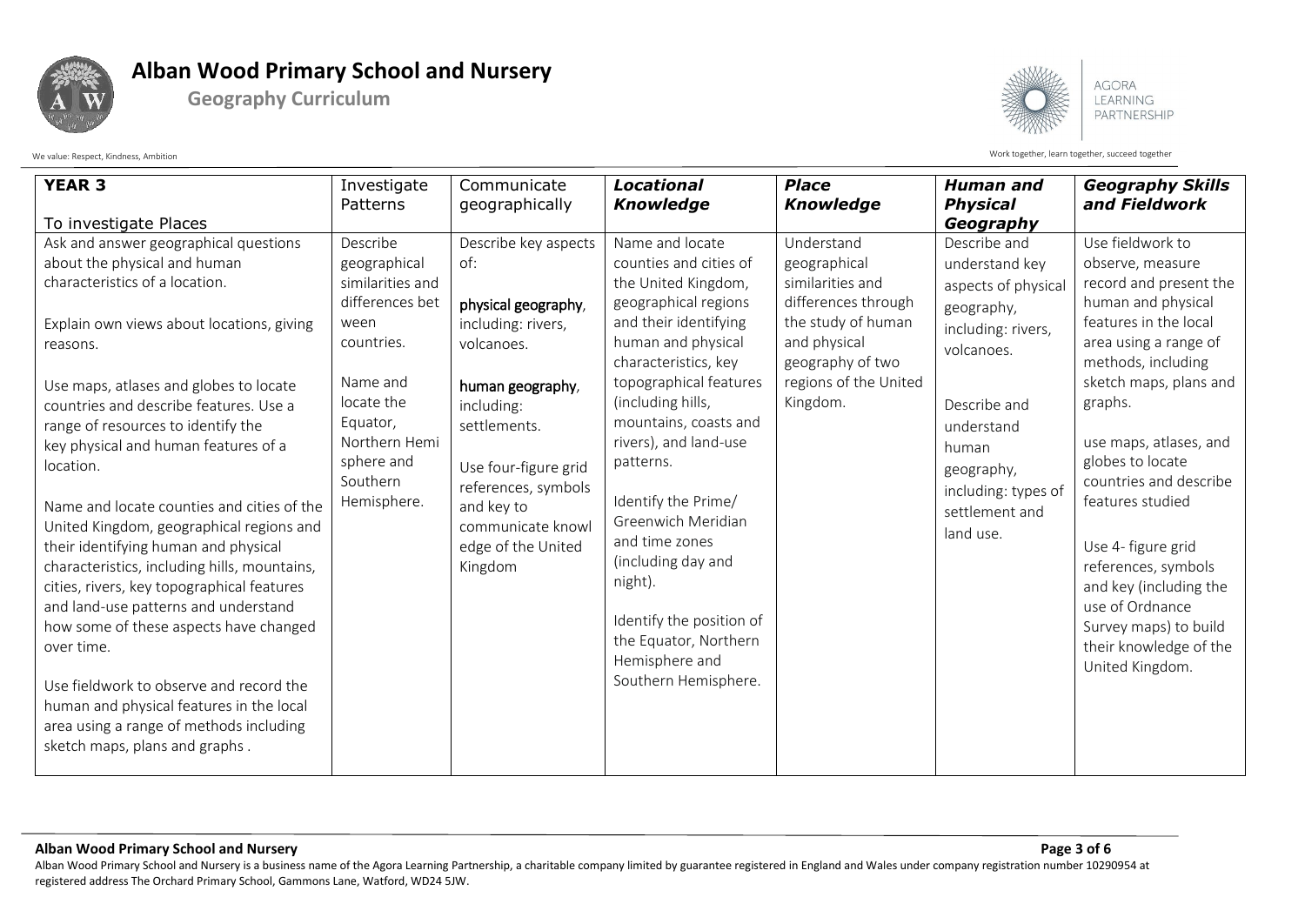



**AGORA** LEARNING PARTNERSHIP

We value: Respect, Kindness, Ambition with the succeed together acceed together acceed together acceed together

| <b>YEAR 4</b>                                                                                                                                                                                                                                                                                                                                                                                                                                          | Investigate                                                                                                                                                                                                                                                                                                                                                                                             | Communicate                                                                                                                                                                                                                                                                                                     | <b>Locational</b>                                                                                                                                                                                                                                                                                                                                                                                                                                                          | <b>Place</b>                                                                                                                                                                    | <b>Human</b> and                                                                                                                                                                                              | <b>Geography Skills</b>                                                                                                                                                                                                                                                                                                                                                                                                                                                        |
|--------------------------------------------------------------------------------------------------------------------------------------------------------------------------------------------------------------------------------------------------------------------------------------------------------------------------------------------------------------------------------------------------------------------------------------------------------|---------------------------------------------------------------------------------------------------------------------------------------------------------------------------------------------------------------------------------------------------------------------------------------------------------------------------------------------------------------------------------------------------------|-----------------------------------------------------------------------------------------------------------------------------------------------------------------------------------------------------------------------------------------------------------------------------------------------------------------|----------------------------------------------------------------------------------------------------------------------------------------------------------------------------------------------------------------------------------------------------------------------------------------------------------------------------------------------------------------------------------------------------------------------------------------------------------------------------|---------------------------------------------------------------------------------------------------------------------------------------------------------------------------------|---------------------------------------------------------------------------------------------------------------------------------------------------------------------------------------------------------------|--------------------------------------------------------------------------------------------------------------------------------------------------------------------------------------------------------------------------------------------------------------------------------------------------------------------------------------------------------------------------------------------------------------------------------------------------------------------------------|
|                                                                                                                                                                                                                                                                                                                                                                                                                                                        | Patterns                                                                                                                                                                                                                                                                                                                                                                                                | geographically                                                                                                                                                                                                                                                                                                  | <b>Knowledge</b>                                                                                                                                                                                                                                                                                                                                                                                                                                                           | <b>Knowledge</b>                                                                                                                                                                | <b>Physical</b>                                                                                                                                                                                               | and Fieldwork                                                                                                                                                                                                                                                                                                                                                                                                                                                                  |
| To investigate Places                                                                                                                                                                                                                                                                                                                                                                                                                                  |                                                                                                                                                                                                                                                                                                                                                                                                         |                                                                                                                                                                                                                                                                                                                 |                                                                                                                                                                                                                                                                                                                                                                                                                                                                            |                                                                                                                                                                                 | Geography                                                                                                                                                                                                     |                                                                                                                                                                                                                                                                                                                                                                                                                                                                                |
| Ask and answer geographical questions<br>about the physical and human                                                                                                                                                                                                                                                                                                                                                                                  | Describe<br>geographical                                                                                                                                                                                                                                                                                                                                                                                | Describe key<br>aspects of:                                                                                                                                                                                                                                                                                     | Locate the world's<br>countries, using maps                                                                                                                                                                                                                                                                                                                                                                                                                                | Understand<br>geographical                                                                                                                                                      | Describe and<br>understand key                                                                                                                                                                                | use maps, atlases and<br>globes to locate                                                                                                                                                                                                                                                                                                                                                                                                                                      |
| characteristics of a location.<br>Explain own views about locations, giving<br>reasons.<br>Use maps, atlases and globes to locate<br>countries and describe features.<br>Name and locate the countries of Europe<br>and identify their main physical and<br>human characteristics.<br>Use fieldwork to observe and record the<br>human and physical features in the local<br>area using a range of methods including<br>sketch maps, plans and graphs. | similarities and<br>differences between<br>countries.<br>Name and locate the<br>Equator,<br>Northern Hemispher<br>e, Southern<br>Hemisphere, the<br>Tropics of Cancer<br>and Capricorn, Arctic<br>and Antarctic Circle<br>and date time zones.<br>Describe some of<br>the characteristics of<br>these geographical<br>areas.<br>Describe how the<br>locality of the school<br>has changed over<br>time. | physical<br>geography,<br>including: the<br>water cycle,<br>mountains.<br>human geography,<br>including:<br>settlements.<br>Use the 8 points of<br>a compass.<br>Use four-<br>figure grid<br>references,<br>symbols and key to<br>communicate kno<br>wledge of the<br>United Kingdom<br>and the wider<br>world. | to focus on Europe<br>(including the location<br>of Russia),<br>concentrating on their<br>environmental<br>regions, key physical<br>and human<br>characteristics,<br>countries and major<br>cities.<br>Identify the Prime/<br>Greenwich Meridian<br>and time zones<br>(including day and<br>night).<br>Identify the position<br>of the Equator,<br>Northern Hemisphere,<br>Southern Hemisphere,<br>the tropics of Cancer<br>and Capricorn, Arctic<br>and Antarctic circle. | similarities and<br>differences<br>through the study<br>of human and<br>physical<br>geography of a<br>region of the<br>United Kingdom<br>and a region in a<br>European country. | aspects of physical<br>geography,<br>including<br>mountains and<br>the water cycle.<br>Describe and<br>understand key<br>aspects of human<br>geography,<br>including: types of<br>settlement and<br>land use. | countries and describe<br>features studied<br>Use the eight points of<br>a compass.<br>use 4- figure grid<br>references, symbols<br>and key (including the<br>use of Ordnance<br>Survey maps) to build<br>their knowledge of the<br>United Kingdom and<br>the wider world<br>Use fieldwork to<br>observe, measure<br>record and present the<br>human and physical<br>features in the local<br>area using a range of<br>methods, including<br>sketch maps, plans and<br>graphs. |

### **Alban Wood Primary School and Nursery Page 4 of 6**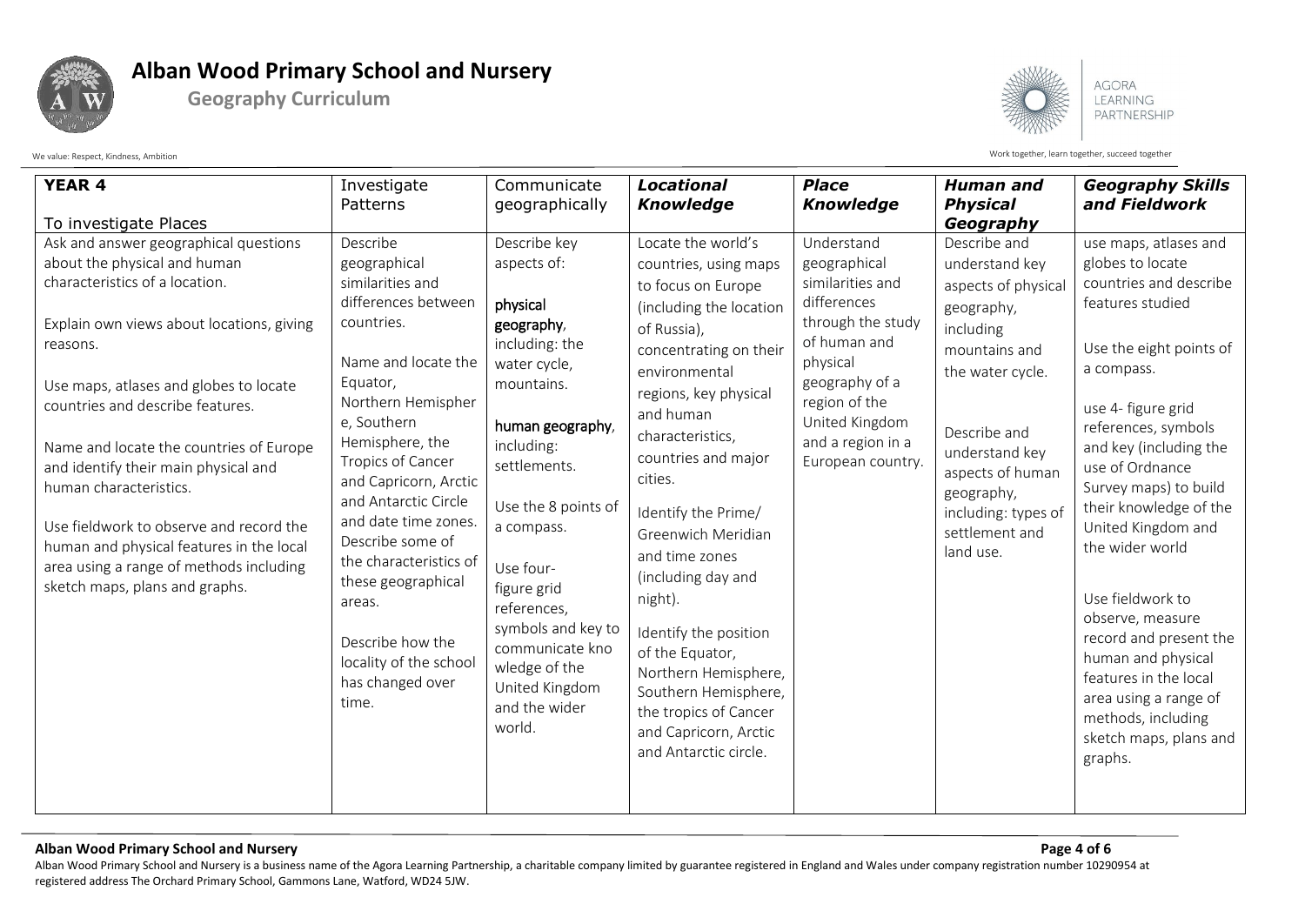

**Geography Curriculum**



LEARNING PARTNERSHIP

We value: Respect, Kindness, Ambition with the succeed together acceed together acceed together acceed together

#### **Alban Wood Primary School and Nursery Page 5 of 6**